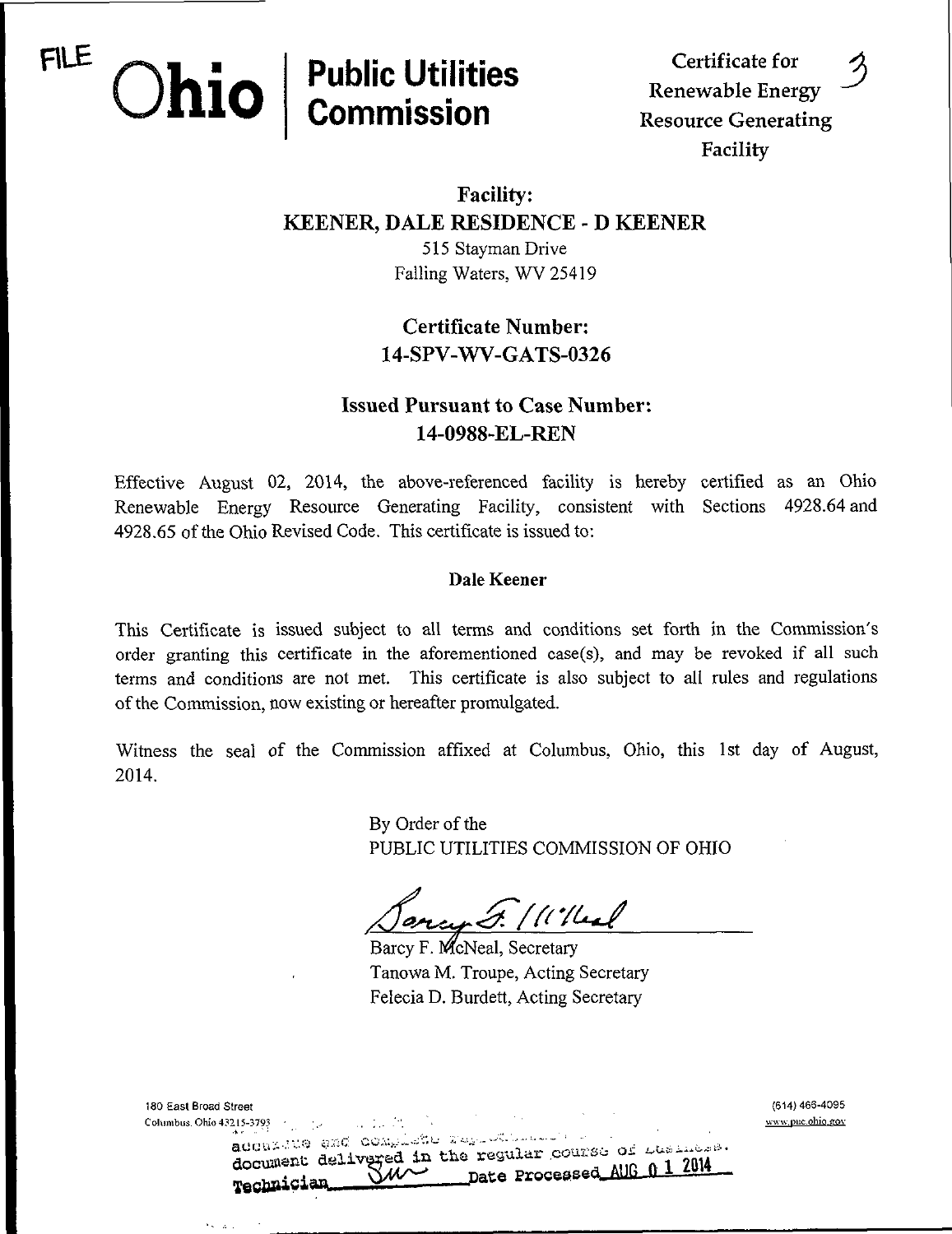## Automatic Case Action Form Certification of Renewable Energy Resource Generating Facility

Issued Certificate Number: 14-SPV-WV-GATS-0326

PUCO Case Number: 14-0988-EL-REN

Facility Name:

Keener, Dale Residence - D Keener

Facility Location:

515 Stayman Drive Falling Waters, WV 25419'

#### Effective Date of Certificate / Date Commission Order Signed:

August 02,2014

#### Issued To:

Dale Keener

#### Send To:

Dale Keener

515 Stayman Drive Falling Waters, WV 25419